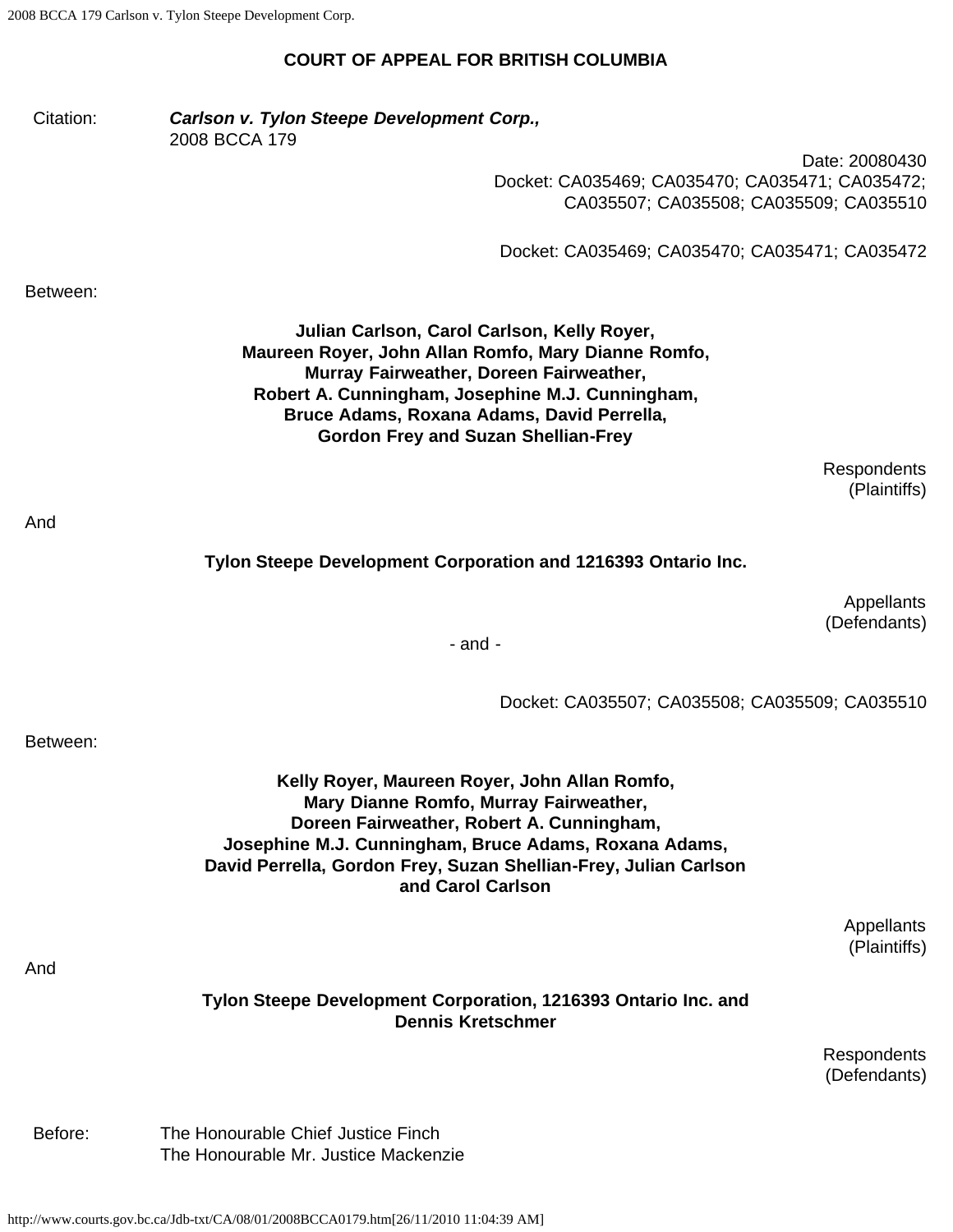## The Honourable Madam Justice Saunders

F.G. Potts and C.D. Martin

F.G. Potts and C.D. Martin

Place and Date of Judgment: Vancouver, British Columbia

J.B. Rotstein Counsel for the Appellants (CA035469 to CA035472)

> Counsel for the Appellants (CA035507 to CA035510)

Counsel for the Respondents (CA035469)

J.B. Rotstein Counsel for D. Kretschmer (CA035507 to CA035510)

Place and Date of Hearing: Vancouver, British Columbia 17 and 18 March 2008 30 April 2008

**Written Reasons by**: The Honourable Mr. Justice Mackenzie

**Concurred in by:**

The Honourable Chief Justice Finch The Honourable Madam Justice Saunders

## **Reasons for Judgment of the Honourable Mr. Justice Mackenzie:**

[1] This appeal is from orders for specific performance of contracts for purchase of lots in a subdivision at Kalamalka Lake, near Vernon, British Columbia. The trial judge's reasons may be found at 2007 BCSC 1375.

[2] The respondents, seven couples and one individual, entered into contracts of purchase and sale of strata lots in the subdivision known as Crystal Waters with the appellant vendors Tylon Steepe Development Corporation ("Tylon Steepe") and 1216393 Ontario Inc. ("Ontario Inc.") between 29 November 2002 and 10 September 2003.

[3] Shortly before the subdivision was registered in 2005, the vendors notified the purchasers that they would not complete the contracts. The market value of the lots had risen substantially in the interim and the vendors made agreements to sell the lots to others at higher prices. Those third party sales were suspended when the respondents filed certificates of pending litigation against the titles.

[4] Initially, the vendors relied on cancellation provisions in the contracts but they later abandoned that position. Shortly before trial, the vendors amended their pleadings to advance an argument that the contracts lacked mutuality of obligations and were not enforceable. Subject to the mutuality issue, the vendors conceded that they had breached their contractual obligations. They contended that clause 1.2(b)(iii) of the contracts ("the deposit clause") limited the purchasers' remedy to return of their deposits and precluded specific performance or any other remedy.

[5] The trial judge concluded that because of the conduct of the vendors' representative, Dennis Kretschmer, the deposit clause was unenforceable and he granted specific performance of all of the contracts. He relied on the doctrine of fundamental breach as explained by the Supreme Court of Canada in *Hunter Engineering Co. v. Syncrude Canada Ltd.*, [1989] 1 S.C.R. 426, 57 D.L.R. (4th) 321, and *Guarantee Co. of North America v. Gordon Capital Corp*., [1999] 3 S.C.R. 423, 178 D.L.R. (4th) 1. In the alternative, he concluded that some of the purchasers relied to their prejudice on representations made by Mr. Kretschmer that the sales would be completed and the vendors were estopped from asserting the deposit clause as a defence to specific performance with respect to those purchasers. The trial judge rejected the vendors' contention that the contracts were unenforceable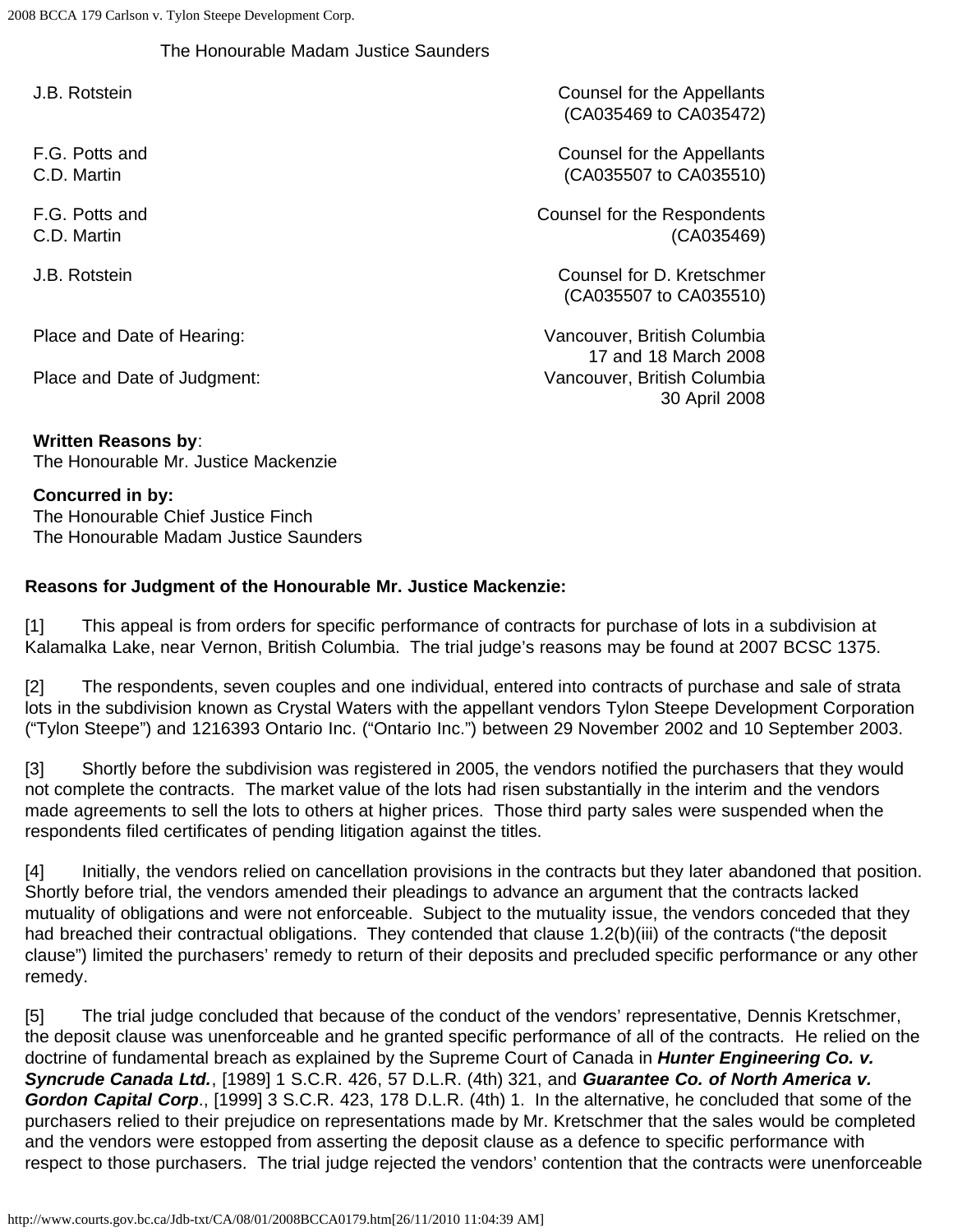because they lacked mutuality of obligations.

### **Facts**

[6] Ontario Inc. was the owner of a former campsite known as Crystal Waters, beside Kalamalka Lake, in the fall of 1998 when Mr. Kretschmer, the principal of Tylon Steepe, became aware of the property. Mr. Kretschmer met with Bernard Ho, the principal of Ontario Inc., to discuss the development of the property and the two agreed that Mr. Kretschmer would investigate potential development. Mr. Kretschmer obtained the approval for a development permit application, subject to certain conditions, from the District of Lake Country in 2000. Tylon Steepe and Mr. Kretschmer entered into an agreement with Ontario Inc. to purchase the property in April 2002. The purchase price was \$2,150,000, payable from 33 percent of the sale proceeds of strata lots, and any balance of the price on 8 July 2003.

[7] The appellants issued a disclosure statement in July 2002, and offered the strata lots for sale. The respondents entered into purchase and sale agreements for strata lots with the appellants between 29 November 2002 and 10 September 2003. Mr. Kretschmer had the conduct of the development and sales process and the communications with the respondents exclusively at all material times.

[8] In February 2003, the appellants amended the disclosure statement to disclose financing arrangements with Canadian Western Bank. The terms included a representation as to the sales contracts and a commitment that the loan would be repaid from the sales proceeds of pre-sold lots by 15 October 2003. Mr. Kretschmer advised the bank that the subdivision would be registered and the sales completed by that date. The respondents were also told by Mr. Kretschmer that the subdivision would be registered by October/November 2003.

[9] Between April 2003 and April 2004, the appellants started three actions against the District of Lake Country and its employees alleging improprieties in the subdivision approval process but no steps were taken in these actions beyond issuing the writs.

[10] Each strata lot was assigned a boat slip in a Crystal Waters marina and the appellants started marketing boat lifts to lot purchasers at these slips in February 2004.

[11] The appellants terminated the contract with the Adams respondents after a dispute over the Adamses trying to assign their contract to purchase to third parties at a higher price. The Adamses refused an offer from Mr. Kretschmer to buy back the contract at the original price and the appellants' solicitor then sent a termination letter.

[12] The trial judge found that Mr. Kretschmer and the vendors made the decision to terminate the contracts sometime between July and November 2004. Several respondents purchased boat lifts through Mr. Kretschmer in November and December 2004, in ignorance of that decision.

[13] Mr. Kretschmer, Tylon Steepe and Ontario Inc. amended their agreement to increase the purchase price by \$1,000,000 on 1 November 2004.

[14] The appellants applied for subdivision approval on 1 February 2005, but the application was refused on 1 April 2005, because of outstanding deficiencies. Between April and June 2005, the appellants obtained new financing from Prospera Credit Union and proceeded with construction of a water line that was a condition of District approval.

[15] On 18 July 2005, Mr. Kretschmer testified at a property tax assessment appeal hearing that the appellants were not going to cancel the contracts with the respondents because many of the purchasers had suffered from delay in the completion of the subdivision.

[16] Later in 2005, the appellants sent letters to the respondents (other than the Adams respondents) purporting to cancel the contracts. This litigation followed.

[17] The appellants contend that the terms of the contracts limit the respondents' remedy on breach to return of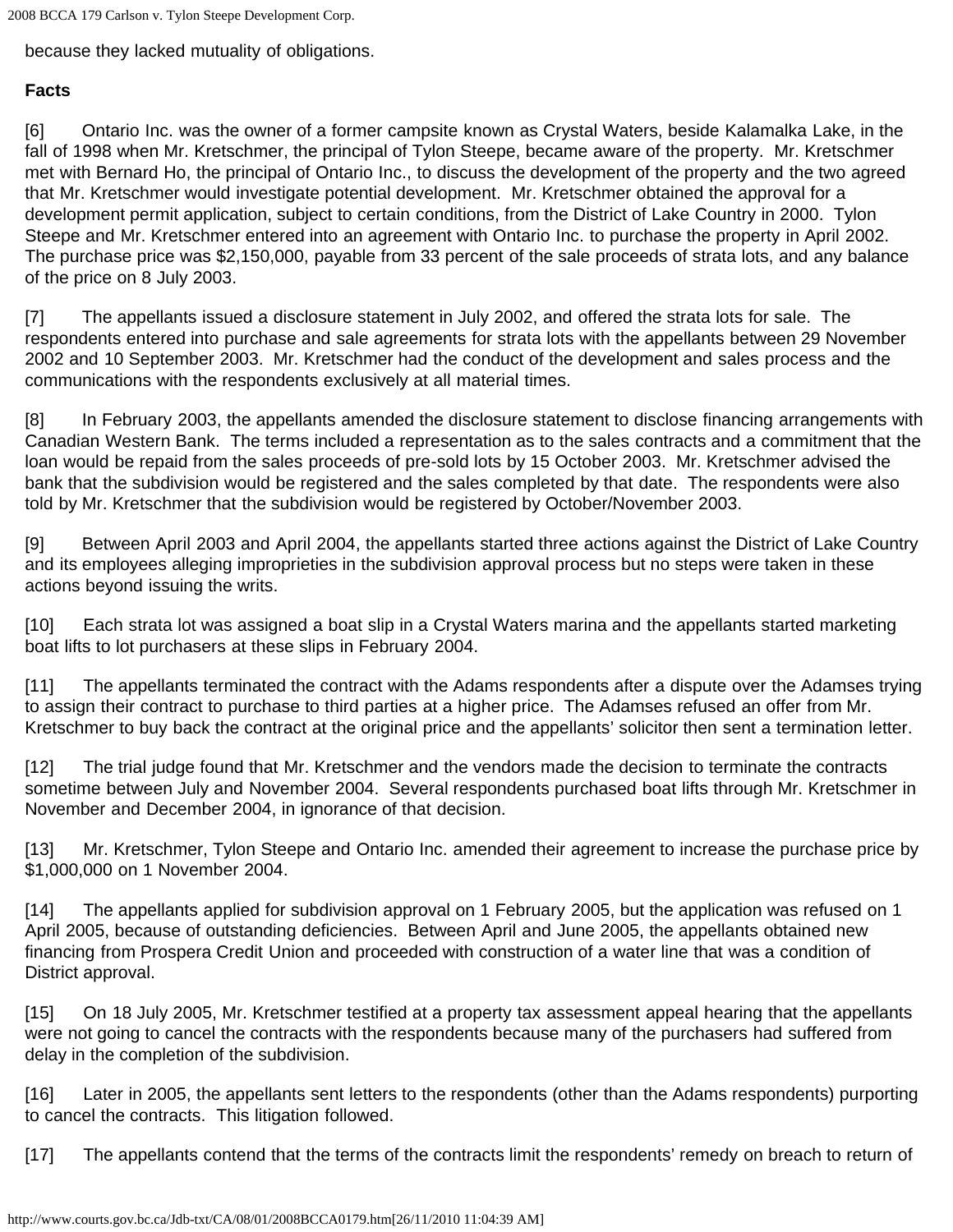their deposits with interest. The appellants rely on clauses 1.2(b)(iii) and 7.11 of the contracts. They read:

1.2 Payment of the Deposit by the Vendor's Solicitor: In respect of the Deposit, the Vendor's Solicitor (and for the purposes of this clause, Fraser and Company shall be considered the "Vendor's Solicitor" if it holds the Deposit)

[…]

(b) unless precluded by Court order, shall pay the Deposit:

[…]

(iii) to the Purchaser as liquidated damages and as the Purchaser's sole remedy without further recourse against the Vendor, if the purchase and sale contemplated by the Agreement is not completed by reason of the Vendor's default hereunder;

[…]

- 7.11 No Interest or Registration: The Purchaser acknowledges and agrees that the Purchaser:
- (a) will not have any claim or interest in the Strata Lot, the Development or the Property until the Purchaser becomes the registered owner of the Strata Lot; and
- (b) the Purchaser does not now have and will not have at any time hereafter notwithstanding any default of the Vendor, any right to register this Offer or the Agreement, or any part of or right contained in this Offer [or] the Agreement, against the Strata Lot, the Development or the Property in the Land Title Office.

[18] The respondents advanced claims against Mr. Kretschmer for negligent misrepresentation as an alternative to the remedy of specific performance.

[19] Between the time the contracts were entered into in 2002 and 2003, and when they were terminated in August 2005, Mr. Kretschmer consistently reassured the respondents that the subdivision would be registered and the contracts would be completed. The trial judge found Mr. Kretschmer not to be a credible witness and he accepted the evidence of the respondents over the testimony of Mr. Kretschmer where there was a conflict. Mr. Ho was not called as a witness.

[20] The issues on appeal turn primarily on the effect of the deposit clause. Clause 7.11 is an ancillary provision that will be addressed briefly later in these reasons.

#### **The Trial Judge's Reasons**

[21] There was no dispute before the trial judge that the vendors' breach of the contracts was fundamental. As the trial judge put it (at para. 303): "There can be nothing more fundamental in a contact to convey land than the vendor refusing to convey it."

[22] The trial judge quoted passages from the reasons of both Dickson C.J.C. and Wilson J. in *Hunter Engineering*, setting out their differing formulations of the appropriate test, and noted that the view of Dickson C.J.C. focussed on the facts at the time when the contract was entered into, whereas Wilson J. emphasized events subsequent to the formation of the contract. He referred to *Guarantee*, where the Supreme Court of Canada summarized the two views as whether enforcing the term in issue would be unconscionable (as *per* Dickson C.J.C.) or unfair, unreasonable, or otherwise contrary to public policy (as *per* Wilson J.). He noted that Weiler J.A., in *Shelanu Inc. v. Print Three Franchising Corp.* (2003), 64 O.R. (3d) 533, 226 D.L.R. (4th) 577 (C.A.), considered the two approaches to have little difference in result, and that Dillon J., in *Tercon Contractors Ltd. v. British Columbia*, 2006 BCSC 499, 53 B.C.L.R. (4th) 138, applied both. (The judgment in *Tercon* was later reversed by this Court (2007 BCCA 592) on the ground that the exclusion clause in issue, properly interpreted, was intended to cover all breaches, including fundamental breaches; however, the Court did not depart from the views expressed in the earlier cases as to the application of the fundamental breach doctrine.)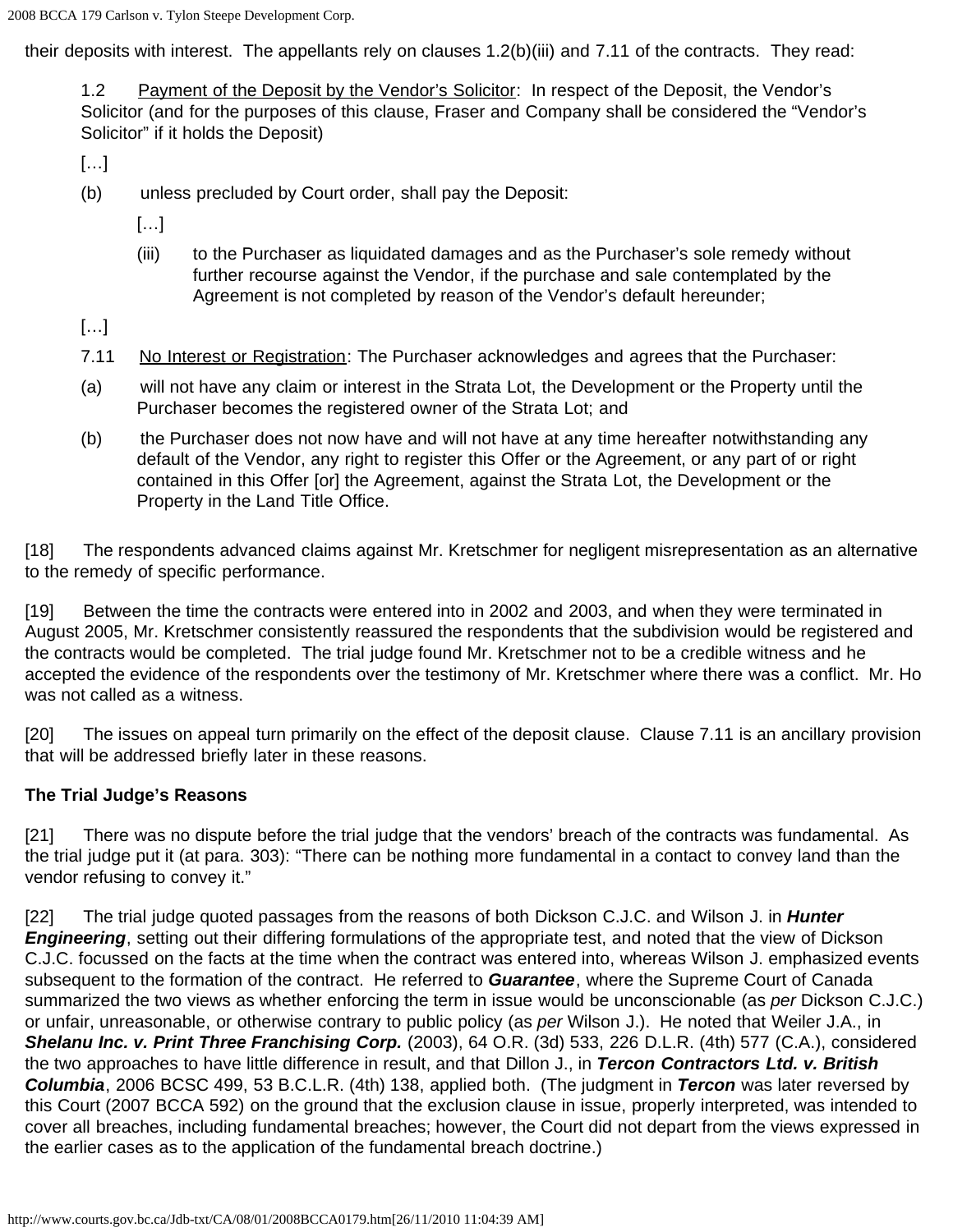[23] The trial judge summarized his conclusions (at paras. 309 to 313):

[309] I have found that the vendors decided to terminate the plaintiffs' contracts some time between July and November 2004. In spite of knowing of the plaintiffs' expectations, Mr. Kretschmer did not with the exception of the Adamses - inform them of the decision until, depending on the family, the summer or fall of 2005.

[310] Throughout, Mr. Kretschmer gave constant assurances that the subdivision would be registered soon.

[311] Mr. Kretschmer knew that the market was rising.

[312] The plaintiffs who were given the option to purchase the lots at a higher price were presented with a replacement contract that was virtually impossible for them to have signed. As I have noted above, it required them to use Tylon Steepe as their builder, but had no terms as to cost or any formula to arrive at a cost.

[313] I conclude that it would be unfair and unreasonable to enforce clause 1.2(b)(iii) with respect to all of the plaintiffs.

### **The Parties' Positions on Appeal**

[24] The appellants accept that their repudiation of the contracts was fundamental. The appellants' primary position is that the respondents, having elected to affirm the contracts rather than accept the repudiation, are required to affirm the whole of the contracts, including s. 1.2(b)(iii) and s. 7.11, and they cannot overcome the effect of those sections of the contracts through fundamental breach.

[25] In the court below, the respondents contended that the application of the deposit clause, properly interpreted, was limited to unintentional breaches of contract and did not extend to intentional breaches. The trial judge rejected that submission. He concluded that the appellants' only obligations under the contracts were to use good faith and reasonable efforts to effect the subdivision, and to convey the lots once the subdivision was registered; the deposit clause would have little application if it were limited to unintentional breaches. I agree with that conclusion, subject to the issues related to fundamental breach.

#### **Fundamental Breach**

[26] There are two approaches to the fundamental breach analysis. The first is the construction approach does the deposit clause, properly interpreted, apply to a termination of the contracts in the circumstances? The second approach is to accept that a literal application of the deposit clause would apply to all terminations, however motivated, but the court will not give effect to the clause where to do so would be unconscionable. The opinions in *Hunter Engineering* are divided as to the correct approach, and *Guarantee* does not resolve the question beyond observing that either approach should lead to the same result in most cases. In both *Hunter Engineering* and *Guarantee*, the impugned clauses prevailed on both approaches.

[27] The construction approach invites the court to consider the intention of the parties at the time the contracts were made. If the parties had put their minds to the circumstances in which these contracts were terminated through breach, would they have intended the deposit clause to apply? In the instant case, those circumstances were the deception created and maintained by Mr. Kretschmer on behalf of the vendors that the contracts would be completed, when in reality it was the vendors' intention to continue the contracts only for so long as it was in their interest to do so to maintain their financing and further the development approval process, and then to repudiate the contracts once they were no longer useful, leaving the purchasers with no remedy other than the return of their deposits. Framing the question in terms of these circumstances answers itself. It is inconceivable that the parties would have intended that the deposit clause should protect the vendors from the consequences of deliberate deception of the purchasers in the strategy followed by Mr. Kretschmer.

[28] On the alternate theory of unconscionability, Mr. Kretschmer's deception was clearly unconscionable and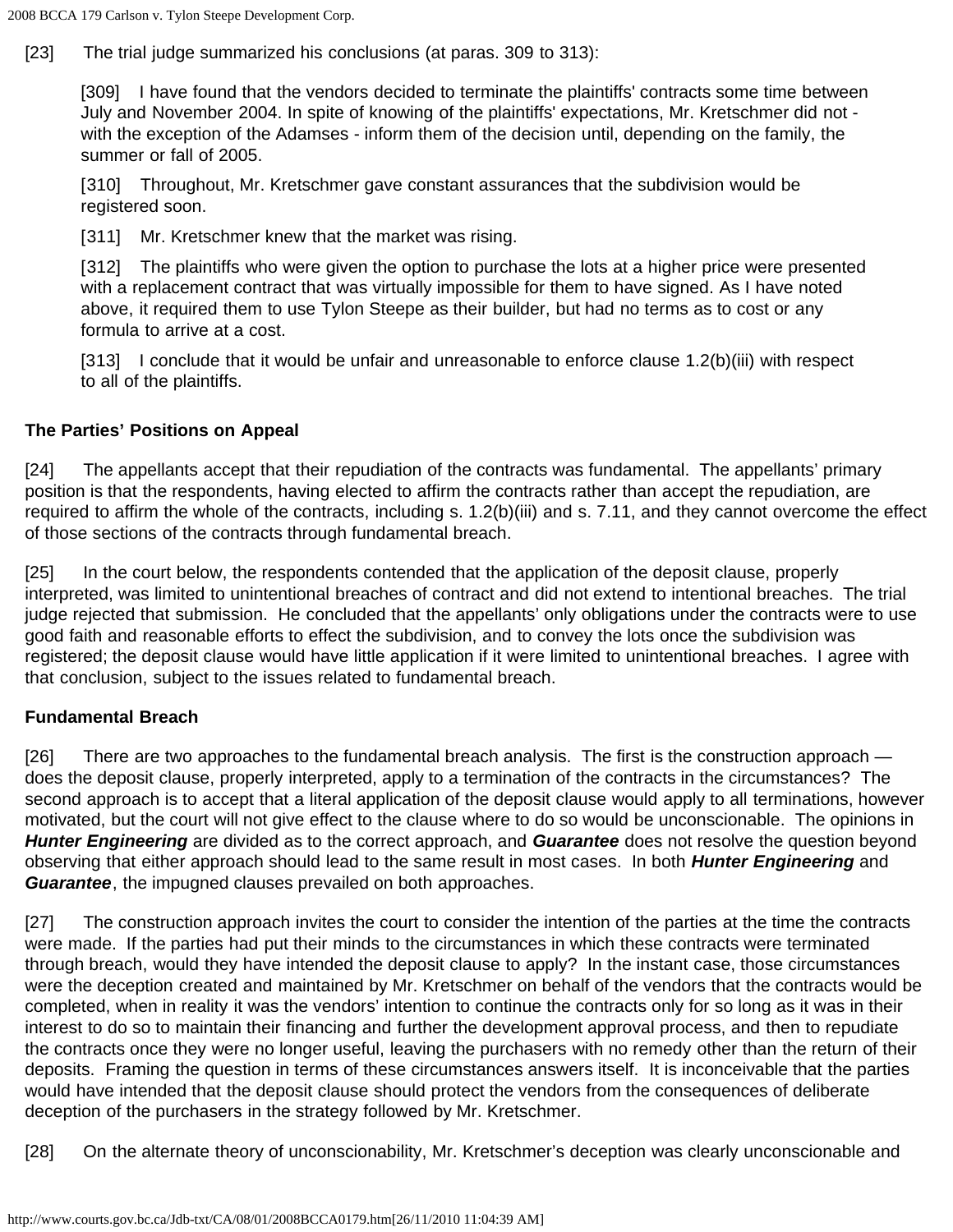equally precludes the appellants from relying on the deposit clause. This is not a case where the vendors faced financial exigencies which caused them to repudiate the contracts. Their motivation was simply to take advantage of a rising market by reselling the lots to third parties at substantially higher prices.

[29] As I understand the appellants' submission, they do not directly challenge the trial judge's conclusion that enforcement of the deposit clause would be unfair, unreasonable, or unconscionable, depending on how the test is formulated. Rather, they contend that the deposit clause cannot be severed from the balance of the contracts for the purposes of the fundamental breach analysis, and that if the deposit clause falls, the whole contract falls with it, and the remedy of specific performance is unavailable. The appellants rely on *Morrison-Knudsen Co. v. British Columbia Hydro & Power Authority (No. 2)*, [1978]4 W.W.R. 193, 85 D.L.R. (3d) 186 (B.C.C.A.), where this Court, in a *per curiam* judgment, stated this proposition (at p. 246 (W.W.R.), p. 228 (D.L.R.)):

An election by the innocent party to keep a contract alive after a fundamental breach is not an election between alternative remedies but an election between inconsistent rights. Either the contract is still there and the rights are under it, or the contract is rescinded because of an accepted repudiation and very different rights have come into being.

[30] On the facts of **Morrison-Knudsen**, the Court reversed a judgment that there had been a fundamental breach by B.C. Hydro of a contract on a large hydro-electric project, as the plaintiff contractor had completed the contract and had a remedy for damages under the terms of the contract. An alternative claim in *quantum meruit* was not available because there had not been a repudiation of the contract which the plaintiff had accepted before completion. The Court noted (at para. 168) that it would not be "unfair or inequitable or unjust" to hold the contractor to the terms of the contract. The Court was not addressing the enforcement of an exclusion or limitation clause analogous to the deposit clause here, and I do not think the proposition stated in that case can be extended to preclude reliance on the balance of a contract to support a remedy of specific performance where an exclusion clause is unenforceable because of a fundamental breach. In my view, *Morrison-Knudsen* does not assist the appellants. Similarly, *Norfolk v. Aikens* (1989), 41 B.C.L.R. (2d) 145, 64 D.L.R. (4th) 1 (C.A.), and *Bridgesoft Systems Corp. v. British Columbia*, 2000 BCCA 313, 74 B.C.L.R. (3d) 212, cited for the same proposition as *Morrison-Knudsen*, were not fundamental breach cases involving exclusion clauses. The context of both *Hunter Engineering* and *Guarantee* necessarily implies that if the plaintiffs had succeeded in overcoming the exclusion and limitation clauses through fundamental breach, they could have founded a remedy on the balance of the contracts.

[31] Limiting the availability of specific performance, as submitted by the appellants, would allow them to achieve indirectly the objective which they cannot achieve directly as a result of the unenforceability of the deposit clause. There is no compelling reason to so limit the court's ability to grant relief from an unfair or unconscionable reliance on the deposit clause. In both *Hunter Engineering* and *Guarantee*, the appellants failed because enforcement of the exclusion and limitation clauses in issue was not found to be unfair or unconscionable.

[32] In addition to the deposit clause, the appellants also contend that clause 7.11 stands in the way of an order for specific performance. The trial judge did not directly address clause 7.11. In my view, clause 7.11 is intended to prevent registration of the contracts against title in the Land Title Office but it does not preclude an order for specific performance or registration of title to strata lots in the names of the respondents consequent to specific performance.

[33] In my view, there was no error in the trial judge's application of fundamental breach to support his order for specific performance.

## **Mutual Enforceability**

[34] Finally, the appellants contend that the contracts are unenforceable because of an absence of mutual obligations. An enforceable contract requires binding obligations of both parties: *Black Gavin & Co. Ltd. v. Cheung et al.* (1980), 20 B.C.L.R. 21 (S.C.); and *Murray McDermid Holdings Ltd. v. Thater* (1982), 42 B.C.L.R. 119 (S.C.). The appellants submit that the effect of the deposit clause is that the vendors' only obligation on refusal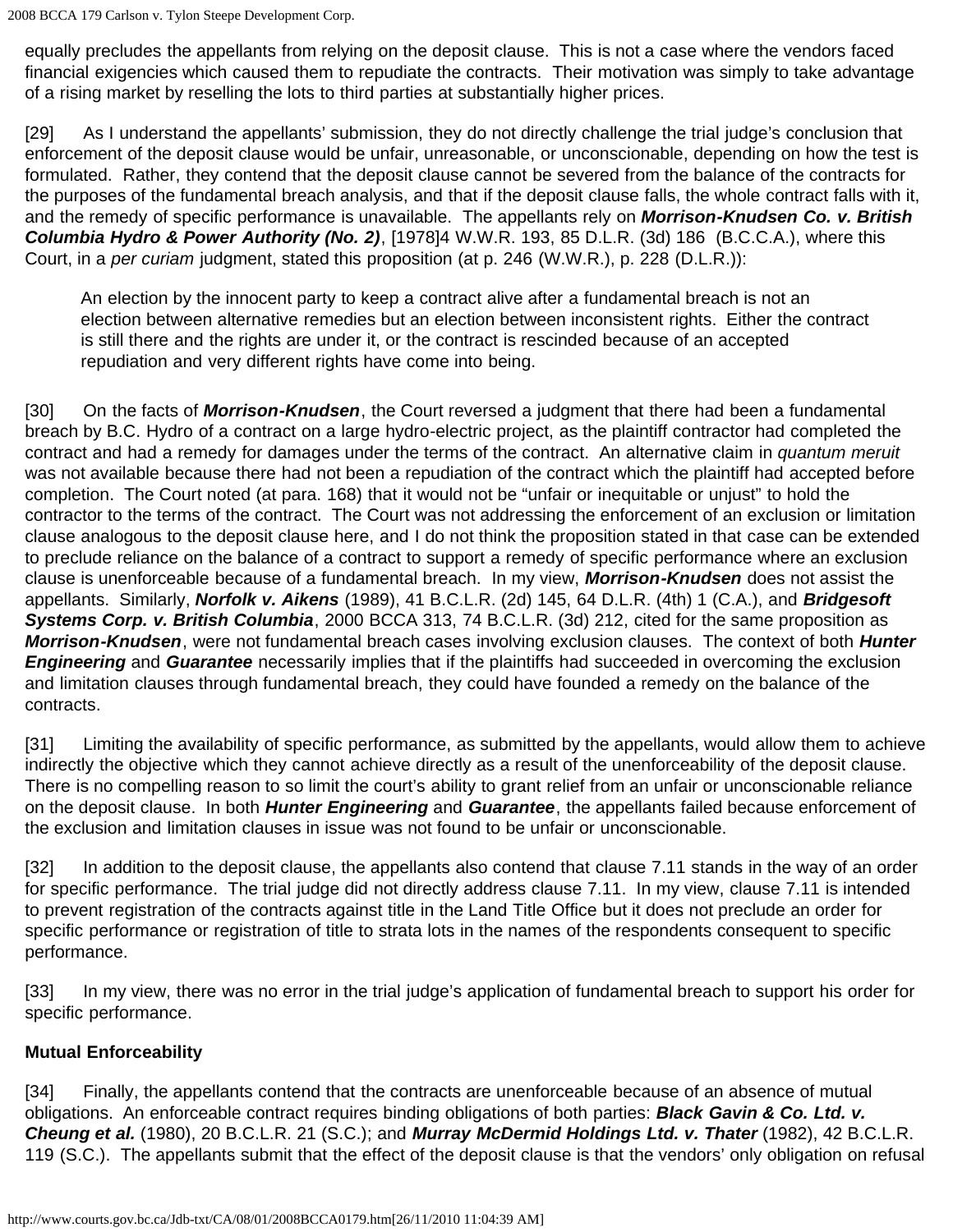to complete is return of the deposit which would be required independently of the contracts as the result of a total failure of consideration for the deposit. The appellants concede that there are no Canadian cases that support this novel proposition but they rely on *Busman v. Beeren & Barry Investments, LLC*, 69 Va. Cir. 375, 2005 WL 3476681 (Vir. Cir. Ct., 2005). In that case, a clause, in a property purchase contract limiting the purchaser's remedy to return of the deposit in the event of the vendor's default, was held to preclude the vendor from claiming damages on the purchaser's default because it eliminated any enforceable obligation on the part of the vendor. The Court noted that there was no obligation to pay interest on the deposit which would have been sufficient consideration to create an enforceable obligation. As the contracts here require payment of interest on the deposits, *Busman* is distinguishable on that narrow ground.

[35] The trial judge rejected the appellants' submission on mutuality, noting that the parties believed there was a binding agreement and acted on that belief to the extent that the appellants provided a legal opinion to the Canadian Western Bank that the contracts were legally binding, as of 1 June 2005. In my view, the deposit clause did not destroy the mutuality of the parties' obligations under the contracts and I agree with the trial judge that there is no merit in the appellants' submission on lack of mutuality.

[36] In the result, I am of the opinion that there are no grounds to disturb the order for specific performance in favour of all respondents. It is therefore unnecessary to address the estoppel issues or revisit the alternative claims against Mr. Kretschmer personally for negligent misrepresentation.

## **Costs of Real-Time Transcripts**

[37] The appellants raise a costs issue if the appeal is otherwise unsuccessful. In supplemental reasons (indexed as 2007 BCSC 1772), the trial judge ordered that the appellants pay the respondents the expense of transcripts of real-time reporting of the evidence at trial. He rejected the claim for real-time reporting expense for pre-trial motions. The appellants contend that the trial judge failed to apply the correct test in awarding the realtime reporting expense at trial and his order should be set aside.

[38] The trial judge observed that real-time reporting has been regarded as a luxury for the benefit of counsel in some cases, but he did not think it so in the present case, because the respondents gave their evidence in rapid sequence, and it was a legitimate benefit to respondents' counsel and to the court, to compare the various versions of the evidence as the trial progressed.

[39] The appellants note that the trial involved 19 days of testimony from 17 witnesses followed by four days of oral argument after an 18 day break. Final written submissions were filed after a further interval. The appellants contend that comparisons between the "versions" of the various respondents were incidental as there were no allegations of joint representations to any group of the respondents, and the contentious aspect of the individual respondents' evidence was the conflict between their individual testimony and that of Mr. Kretschmer, who did not start his testimony until the 13th day of trial. There was no need to order transcripts on an expedited real-time basis.

[40] The general proposition on taxable disbursements is to be found in the reasons of McFarlane J.A. in *Van Daele v. Van Daele* (1983), 56 B.C.L.R. 178 (C.A.), at 180:

The proper test, it seems to me, from a number of authorities referred to us this morning is whether at the time the disbursement or expense was incurred it was a proper disbursement in the sense of not being extravagant, negligent, mistaken or a result of excessive caution or excessive zeal, judged by the situation at the time when the disbursement or expense was incurred.

[41] In *Roesner v. Roesner* (1997), 32 B.C.L.R. (3d) 289 (S.C.), Registrar Wellburn followed *Jamieson v. Jamieson* (1980), 22 B.C.L.R. 11 (S.C. Chambers), and refused to allow a claim for trial transcripts. She observed (at para. 21):

In my experience, trial transcripts are rarely claimed on a bill of costs except when there has been